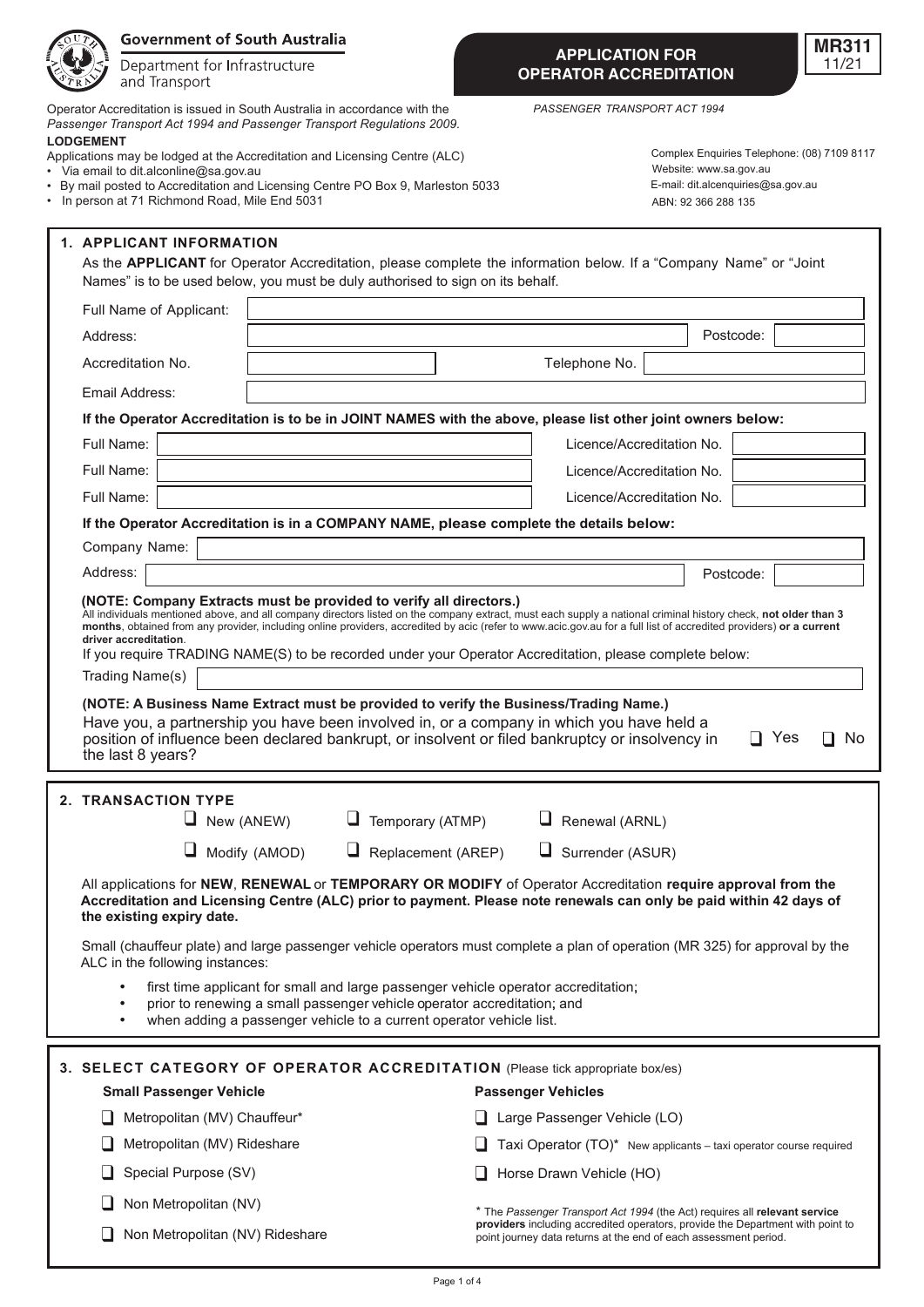# **4. VEHICLE INFORMATION**

Complete this section only if you already have possession of the vehicles you intend to use for fare or other consideration.

|                                                                                                                                                                                                                                  | Vehicle 1 | <b>Vehicle 2</b>                                                                                                                                                 | <b>Vehicle 3</b> |
|----------------------------------------------------------------------------------------------------------------------------------------------------------------------------------------------------------------------------------|-----------|------------------------------------------------------------------------------------------------------------------------------------------------------------------|------------------|
| Registration No. or Carriage No                                                                                                                                                                                                  |           |                                                                                                                                                                  |                  |
| Vehicle/Make                                                                                                                                                                                                                     |           |                                                                                                                                                                  |                  |
| Month/Year of Manufacture                                                                                                                                                                                                        |           |                                                                                                                                                                  |                  |
| Seating Capacity (inc. Driver)                                                                                                                                                                                                   |           |                                                                                                                                                                  |                  |
| Small Passenger Vehicle<br>MV - Chauffeur<br>- Rideshare<br>SV1 - 4WD Off Road<br>SV2 - Motor Cycle<br>SV3 - Veteran, Vintage, Classic<br>SV4 - Novelty<br>- Traditional<br><b>TV</b><br>- Non Metro<br><b>NV</b><br>- Rideshare |           | Other Passenger Vehicle<br>- Large Passenger Vehicle<br>LO.<br>- Taxi Operator<br><b>TO</b><br>- Horse Drawn<br><b>HO</b><br><b>CT</b><br>Country Taxi<br>$\sim$ |                  |

**Pore you purchase your vehicle, contact the Accreditation and Licensing Centre on (08) 7109 8117 to ensure that the vehicle meets Industry Standards.**

## **IF YOU ARE APPLYING TO RENEW OPERATOR ACCREDITATION, PLEASE ANSWER THE FOLLOWING:**

Have you altered your vehicle fleet without advising us? No *(If YES, please complete an application for an operator to add or delete a vehicle MR312 form.)*

Are you operating a passenger transport business in the Metropolitan area?  $\Box$  YES  $\Box$  NO

## **SA TRANSPORT SUBSIDY SCHEME (SATSS) VOUCHERS**

Please note, Metropolitan Taxis and Country Taxis are approved to accept SATSS Vouchers.

Operators of Metropolitan Taxis and Country Taxis must accept SATSS vouchers as part payment for a journey when presented.

It is a requirement that you understand your obligations as outlined in the document titled "Conditions of Use for SATSS Operators and Drivers in **Metropolitan Adelaide**", or where applicable, the "Conditions of Use for SATSS Operators and Drivers in **Regional South Australia**".

In Regional South Australia **ONLY**, approval may be granted to accept SATSS vouchers in Small Passenger Vehicles under certain circumstances. Should you wish to accept SATSS vouchers in a Small Passenger Vehicle in regional South Australia, please contact SATSS Administration on 1300 360 840 to obtain an application or for further information.

I have read and understand the condition for accepting SATSS vouchers.  $\square$  YES  $\square$  NO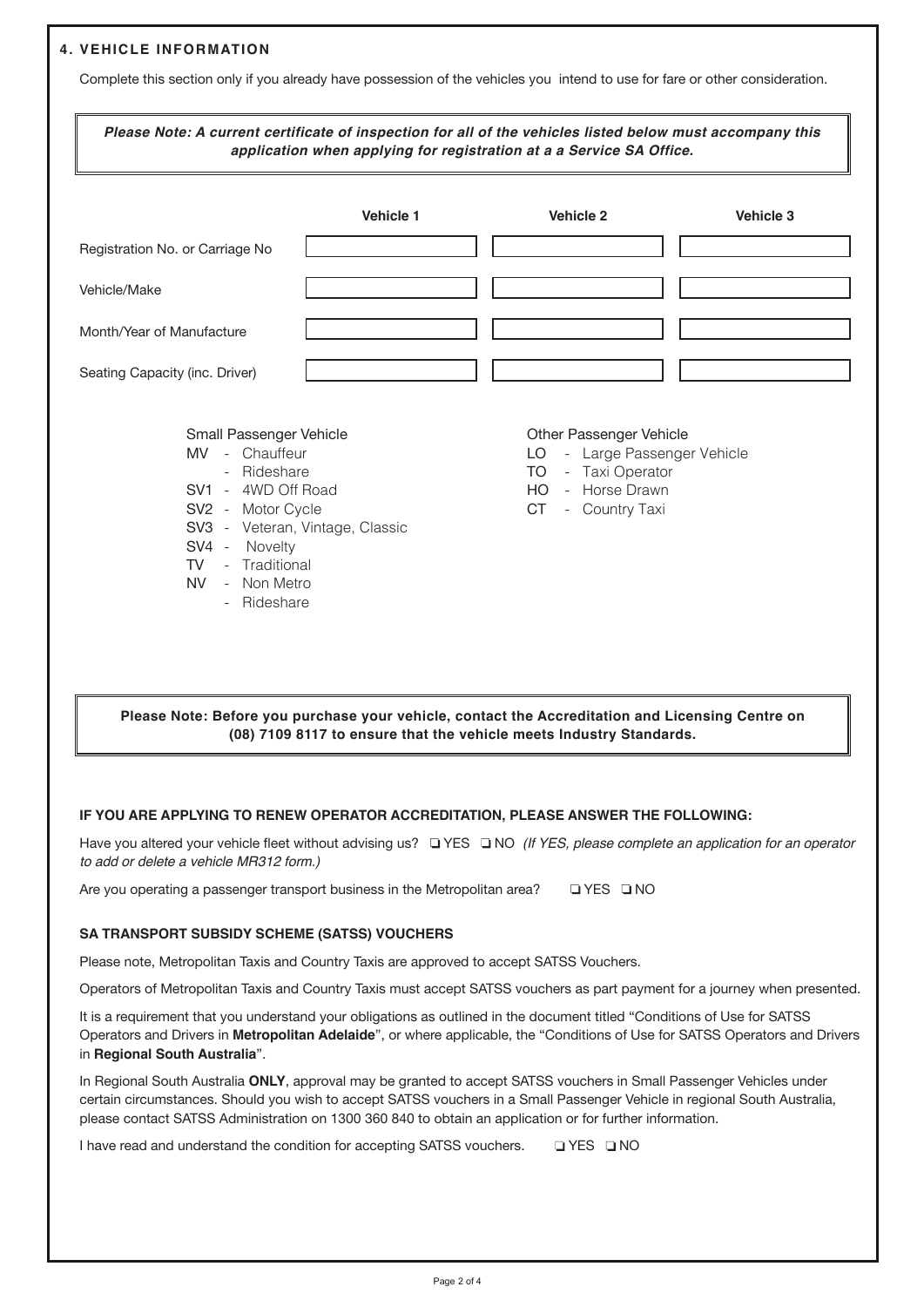## **5. PUBLIC LIABILITY INSURANCE**

In accordance with Regulation 9(1)(v) of the *Passenger Transport Regulations 2009,* all passenger vehicle operators, including taxi operators, require a minimum of \$5 million Public Liability Insurance, issued by an insurance company incorporated in Australia. The Insurance must be current at all times throughout the accreditation period. Public Liability Insurance is required before your application can be accepted.

#### **Please provide a certificate of currency for your compulsory Public Liability Insurance.**

I confirm that it is my responsibility as an operator to ensure my public liability remains current at all times.

Please note, if you have public liability under your booking agency, then evidence which details your name or company is required.

#### **6. THIRD PARTY PROPERTY INSURANCE**

All passenger vehicle operators must also have third party property Insurance issued by an insurance company incorporated in Australia for each vehicle used.

**Please provide a certificate of currency for third property or comprehensive insurance which covers your vehicle/s.**

I confirm that all persons driving the vehicle as a passenger service are covered by the vehicle insurance and hold a valid driver accreditation and that it is my responsibility as an operator to ensure vehicle insurance remains current at all times.

Vehicle Registration no/s

#### **7. APPLICANTS FOR NEW, RENEWAL OR TEMPORARY OPERATOR ACCREDITATION (Please read carefully)**

It will be necessary for all individuals mentioned above to provide a National Criminal History Check when an application for operator accreditation is lodged. You may obtain this from any provider, including online providers, accredited by the Australian Criminal Intelligence Commission (refer to www.acic.gov.au).

#### **(Certificates older than three months from the date issue will not be accepted.) Please note, if you hold current driver accreditation, you will not be required to supply a new National Criminal History Check.**

#### **Company Names**

If this application for operator accreditation is in the name of a company, all partners, directors or interested persons must also provide a National Criminal History Check unless current driver accreditation is held.

## **8. PUBLIC PASSENGER VEHICLES**

The maximum age limit for taxis in the metropolitan area category (vehicles with a seating capacity of up to 12, including the driver) is eight (8) years. The maximum age limit for Large Passenger Vehicles (vehicles which have a seating capacity of 13 or more, including the driver) is 25 years. Approval from the Accreditation and Licensing Centre is required to operate a Large Passenger Vehicle beyond 25 years.

Small Passenger Vehicles in the metropolitan category will have a maximum age limit of eight (8) years with Rideshare vehicles up to eight (8) years. **Age of vehicles**

For the purposes of the *Passenger Transport Act 1994*, the age of a vehicle will be measured from:

(a) if the vehicle is fitted with a compliance plate – the end of the month of manufacture, shown on the compliance plate;

(b) if the vehicle is fitted with two or more compliance plates – the end of the earliest month of manufacture shown on any of the compliance plates;

(c) in any other case – the end of the month of manufacture; or, if that is not reasonably practicable to ascertain, the end of the last month of the year of manufacture.

#### **SMALL PASSENGER VEHICLE STANDARDS CHART** –

**(E) = ALC may grant approval to operate outside the prescribed standard.**

|                 |                            | <b>METROPOLITAN</b>      |                          | <b>SPECIAL PURPOSE</b>   |                              |                                        |                          |                         |                          |                                      |
|-----------------|----------------------------|--------------------------|--------------------------|--------------------------|------------------------------|----------------------------------------|--------------------------|-------------------------|--------------------------|--------------------------------------|
|                 |                            | <b>RIDESHARE</b>         | <b>CHAUFFEUR</b>         | 4WD<br>OFF ROAD          | <b>MOTOR</b><br><b>CYCLE</b> | VETERAN,<br>VINTAGE,<br><b>CLASSIC</b> | <b>NOVELTY</b>           | <b>TRADITIONAL</b>      | NON METRO                | <b>NON METRO</b><br><b>RIDESHARE</b> |
| <b>CATEGORY</b> |                            | MV                       | <b>MV</b>                | SV <sub>1</sub>          | SV <sub>2</sub>              | SV <sub>3</sub>                        | SV <sub>4</sub>          | TV                      | <b>NV</b>                | <b>NV</b>                            |
|                 | <b>PASSENGERS</b>          | $4 - 11$<br>plus driver  | $4 - 11$<br>plus driver  | $\overline{\phantom{a}}$ |                              | $\overline{\phantom{a}}$               | $\overline{\phantom{a}}$ | $4 - 11$<br>plus driver | $4 - 11$<br>plus driver  | $4 - 11$<br>plus driver              |
| 2               | <b>AGE LIMIT (Years)</b>   | $0 - 8$                  | $0 - 8$                  | $0-15(E)$                | $0-15(E)$                    | $0-15(E)$                              | $0-15(E)$                | $0-15(E)$               | $0 - 15$                 | $0 - 15$                             |
| 3               | <b>ENGINE CAPACITY</b>     | Min $3$ Cyl $(E)$        | Min $3$ Cyl $(E)$        | $\overline{\phantom{a}}$ |                              | $\overline{\phantom{a}}$               | $\overline{\phantom{a}}$ | Min $3$ Cyl $(E)$       | Min $3$ Cyl $(E)$        | Min $3$ Cyl $(E)$                    |
| $\overline{4}$  | <b>MAX KILOMETRES (PA)</b> | $\overline{\phantom{a}}$ | $\overline{\phantom{a}}$ | 40,000 (E)               | $\overline{\phantom{a}}$     | $\overline{\phantom{a}}$               | 40,000 $(E)$             | 40,000 (E)              | $\overline{\phantom{a}}$ | $\overline{\phantom{0}}$             |
| 5               | <b>MAX KILOMETRES</b>      | $\overline{\phantom{a}}$ | $\overline{\phantom{a}}$ | 320,000                  | 320,000                      | 320,000                                | 320,000                  | 320,000                 | $\overline{\phantom{a}}$ | $\overline{\phantom{a}}$             |

#### **9. RIDESHARE OPERATORS –** TRIPS **CANNOT** BE BOOKED DIRECTLY WITH DRIVER/OPERATORS

Name of Centralised Booking Service/s

**Please note documented approval granting the use of the booking service/s is required to be provided**

I confirm that I will display the name of my Centralised Booking Service and PV signage when vehicle is in service.

I understand my legal obligations to **only accept** bookings from an accredited booking service (unless the vehicle displays blue and white

chauffeur plates) □ YES